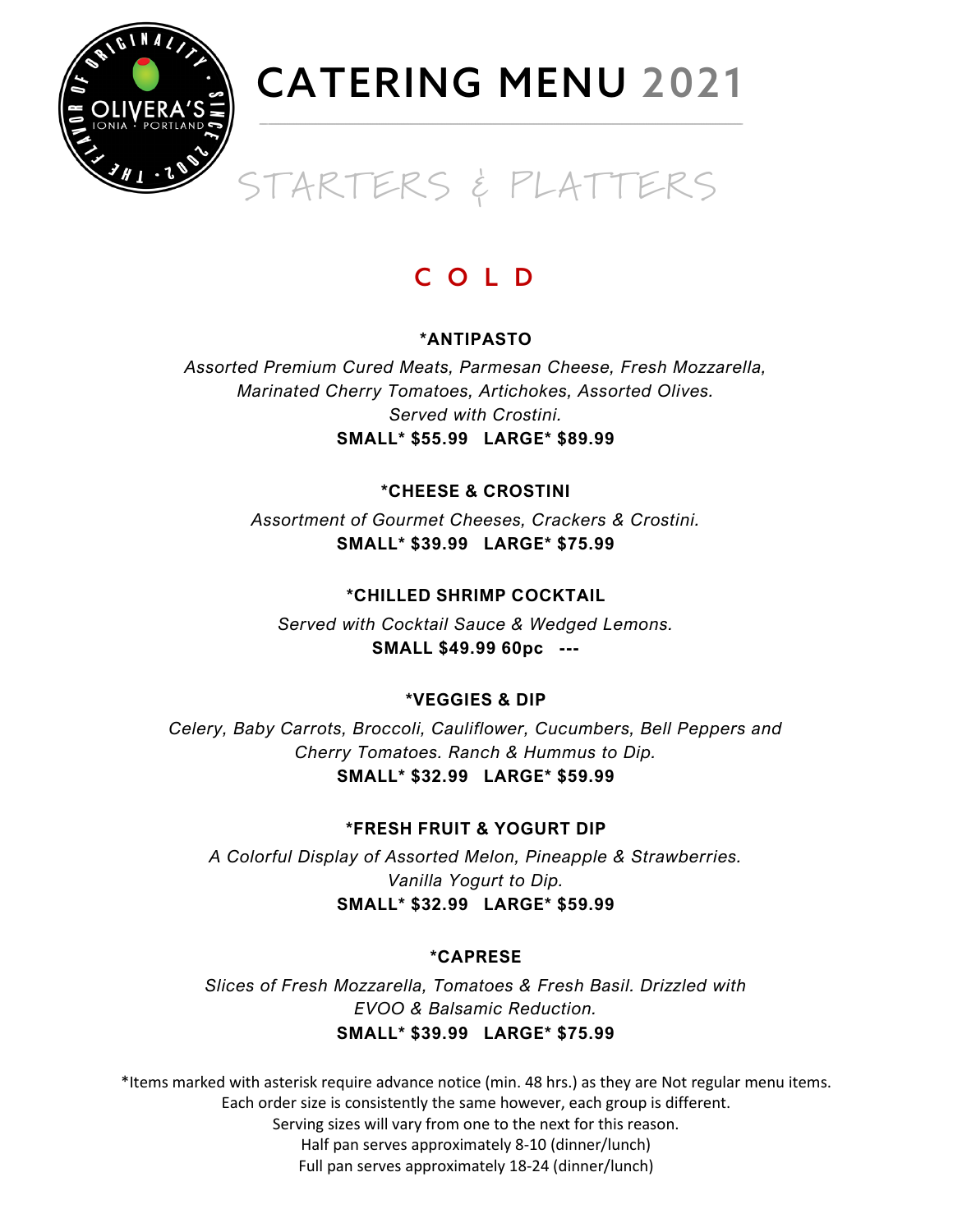

### H O T

### **STROMBOLI**

*Slices Filled with Ham, Pepperoni & Mozzarella; Brushed with Garlic Butter & Sprinkled with Parm. Served with a Side of Pizza Sauce.* **\$29.99 18pc \$54.99 36pc**

### **SPINACH & ARTICHOKE DIP**

*Baby Spinach, Garlic & Artichoke Hearts Nestled in a Blend of Creamy Cheeses & Baked; Tortilla Chips.* **SMALL\* \$35.99 LARGE\* \$65.99**

#### **W I N G S**

*1. Bone-In or Boneless 2. Spun in Sauce or Variety on Side. (Sweet Chili Asian - Spicy Garlic – BBQ – Frank's Buffalo) Served with Ranch & Blue Cheese to Dip.* **\$39.99 40-45pc. \$75.99 90-95pc.**

### **LOADED SPUD BOATS**

*AKA Potato Skins; Smothered in Colby Cheese & Bacon. Served with Sour Cream & Ranch to Dip.* **\$35.99 18pc**

### **OLI'S CHEESY BREADSTICKS**

*Freshly Baked, Smothered in Mozzarella & Garlic Butter; Sprinkled with Parm. Served with Pizza Sauce on the Side.* **SMALL \$25.99 48pc LARGE \$45.99 80pc**

### **ORIGINAL GARLIC BREADSTICKS**

*Served with Pizza Sauce on the Side.*

**SMALL \$19.99 48pc LARGE \$35.99 80pc**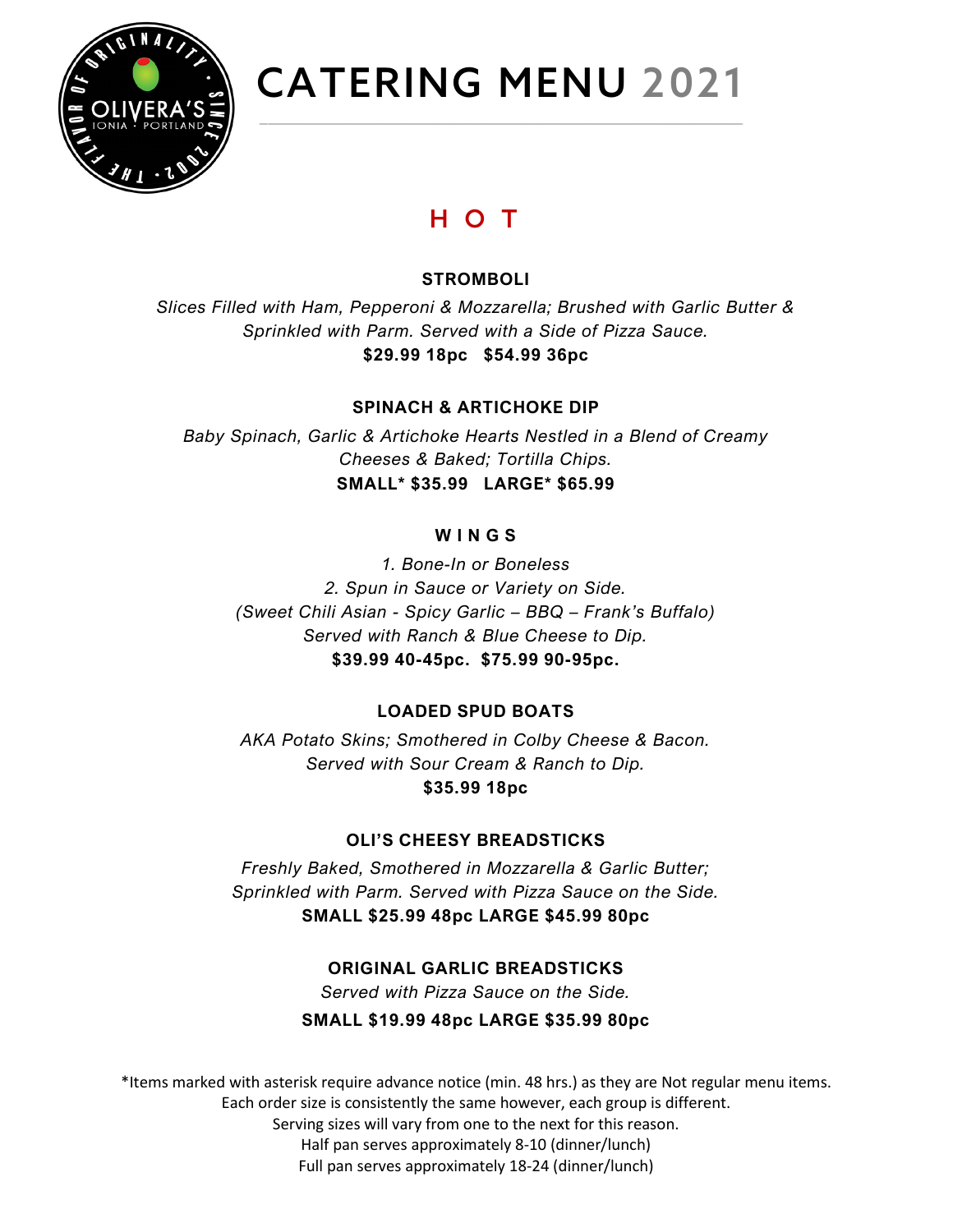

### E N T R É E S

### P A S T A

#### **Lasagna**

*Layers of Ricotta, Mozzarella Cheese & Hearty Meat Sauce. Smothered with Meat Sauce & Melted Mozzarella; Oven Baked.* **½ PAN 49.99 FULL PAN 84.99**

**Penne Vodka**

*Steamy Penne Pasta Tossed with our Vodka Cream Sauce.*

**½ PAN 39.99 FULL PAN 74.99**

**Penne Bolognese** *Hearty Creamy Meat Sauce; Baked with Mozzarella* **½ PAN 39.99 FULL PAN 74.99**

**Penne Alfredo**

*Steamy Penne Pasta Tossed with our Rich, Creamy Alfredo Sauce*

**½ PAN 39.99 FULL PAN 74.99**

**Fettuccine Jambalaya**

*House-Made Italian Sausage Crumbles, Shrimp, Chicken, Red Pepper Flakes & Cherry Tomatoes in our Zesty Tomato Sauce.*

**½ PAN 59.99 -**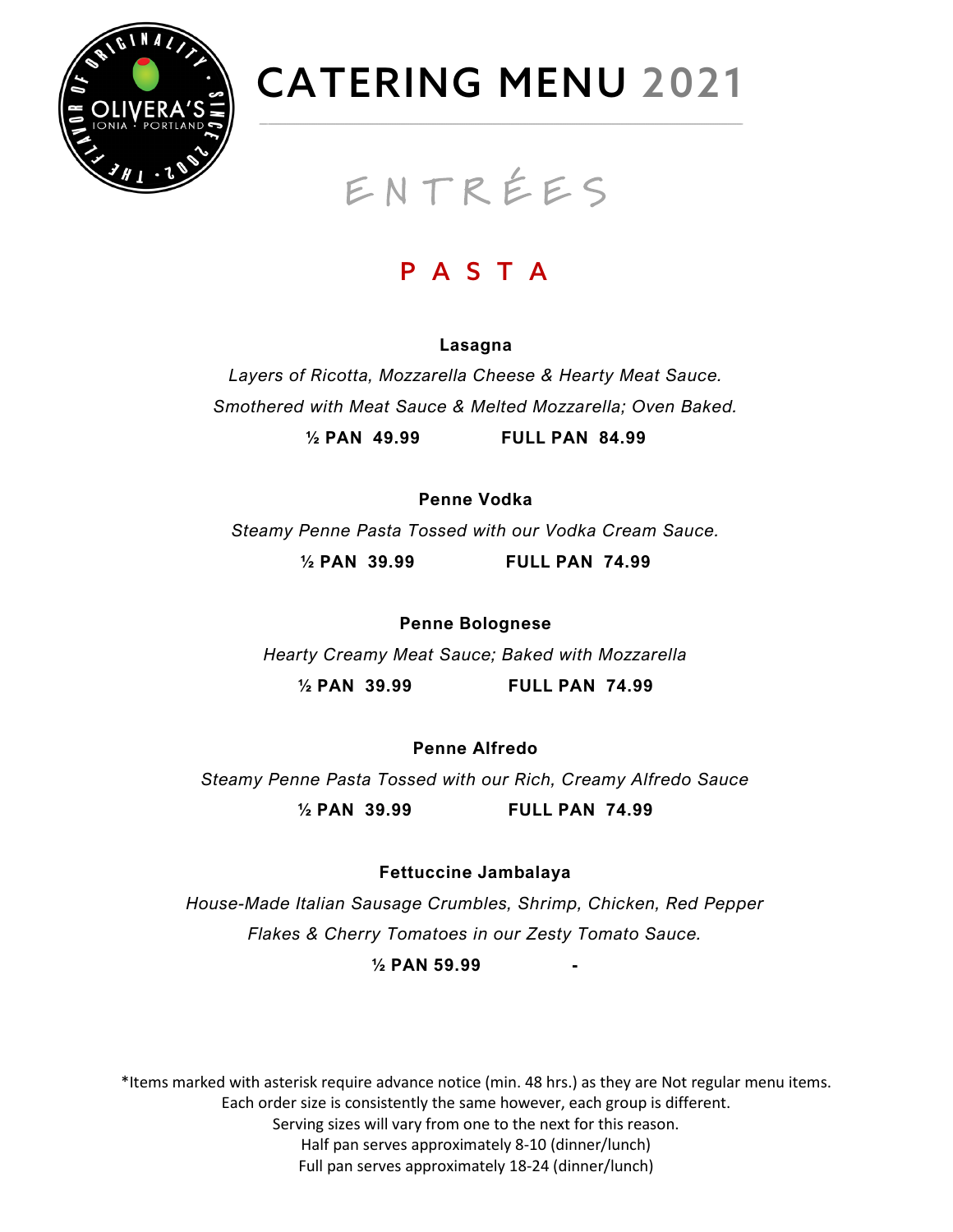

### **Pasta Rustica (Spaghetti)**

*Zesty Garlic Cream Sauce with Red Pepper Flakes, Sautéed Spinach, Cherry Tomatoes & Crumbled Italian Sausage.*

**½ PAN 49.99 -**

**Pasta Guido (Spaghetti)** *Our Signature Creamy Vodka Sauce, Sausage Crumbles & Spinach.*

**½ PAN 49.99 FULL PAN 79.99**

### S A L A D S

### **House Salad**

*Crisp Romaine, Cucumbers, Tomatoes, Red Onions & Croutons.* **½ PAN 20.99 FULL PAN 32.99**

### **Caesar Salad**

*A Bed of Crisp Romaine Topped With Shaved Parm & our Homemade Croutons.*

**½ PAN 20.99 FULL PAN 32.99**

### **Fiesta Taco Salad**

*Shredded Iceberg, Tomatoes, Onions, Black Olives & a Layer of Tortilla Chips. Topped with Homemade Taco Meat & Colby Cheese. Homemade Salsa & Sour Cream on The Side.*

**½ PAN 34.99 FULL PAN 55.99**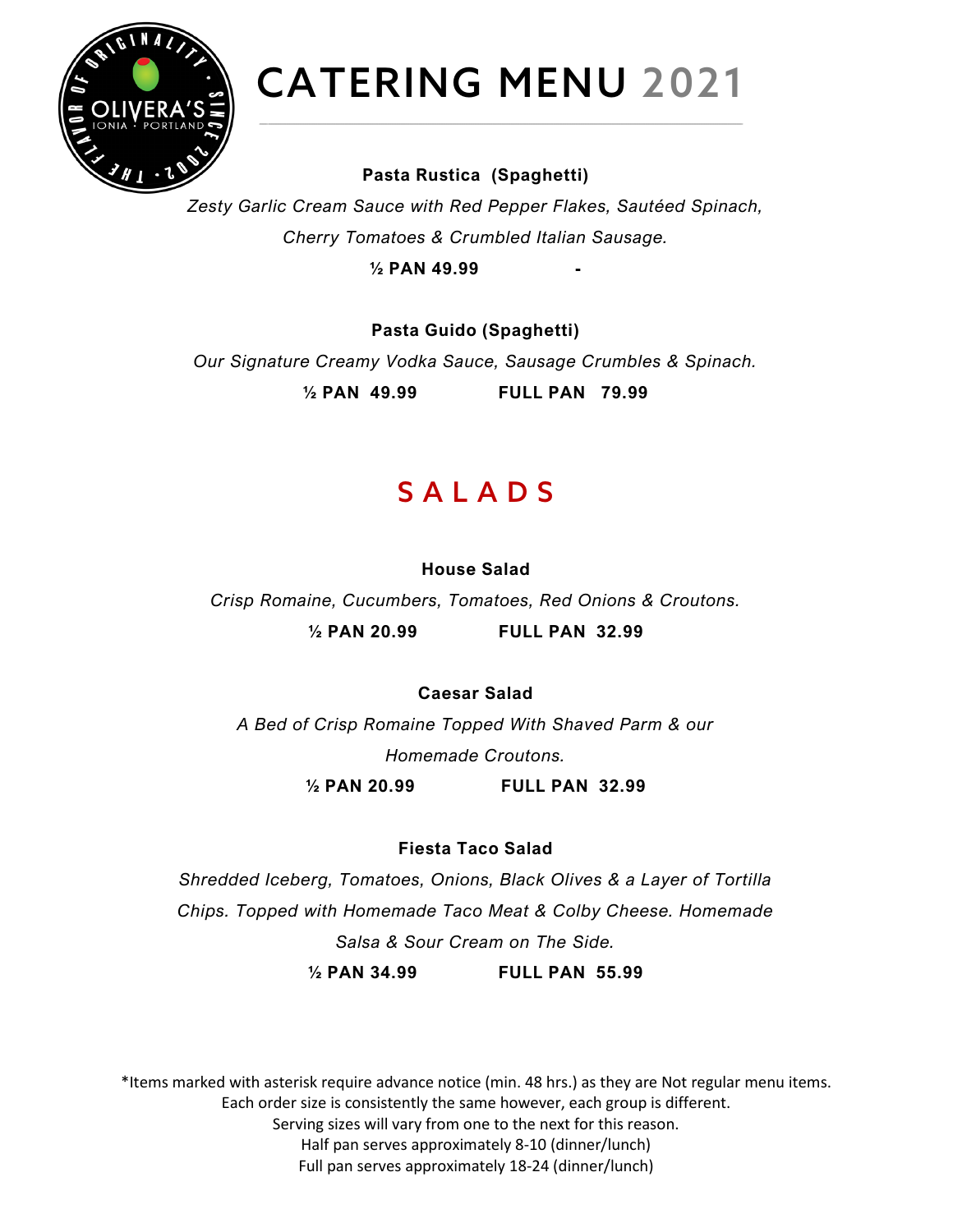

### **Oli's Ultimate Greens Salad**

*Aka Blackened Chicken Salad, Without the Chicken. A Bed of Mixed Greens, Corn, Dried Cranberries & Feta Cheese. Suggestively Served with House Lemon Vinaigrette & Ranch Dressings.*

**½ PAN 30.99 FULL PAN 49.99**

### ADD-ON'S For your Pasta or Salad

### **(NOT available à la carte)**

| Grilled Chicken (sliced)         | 16.99 | 29.99 |
|----------------------------------|-------|-------|
| Blackened Chicken (sliced) 16.99 |       | 29.99 |
| Shrimp 24pc   48pc               | 21.99 | 40.99 |
| Salmon 6-4oz   10-4oz            | 27.99 | 44.99 |
| Meatballs 12pc   24Pc            | 12.99 | 24.99 |
|                                  |       |       |

### D INNER TIME

Serving sizes:  $\frac{1}{2}$  Pan = 8 / Full Pan = 20 Chicken Breasts = 6 oz. / Salmon Fillet = 8 oz.

#### **Tuscan Chicken**

*Marinated Grilled Chicken Breasts Topped with a Colorful Sauté of Baby Spinach & Cherry Tomatoes; Melted Mozzarella.* **½ PAN 45.99 FULL PAN 80.99**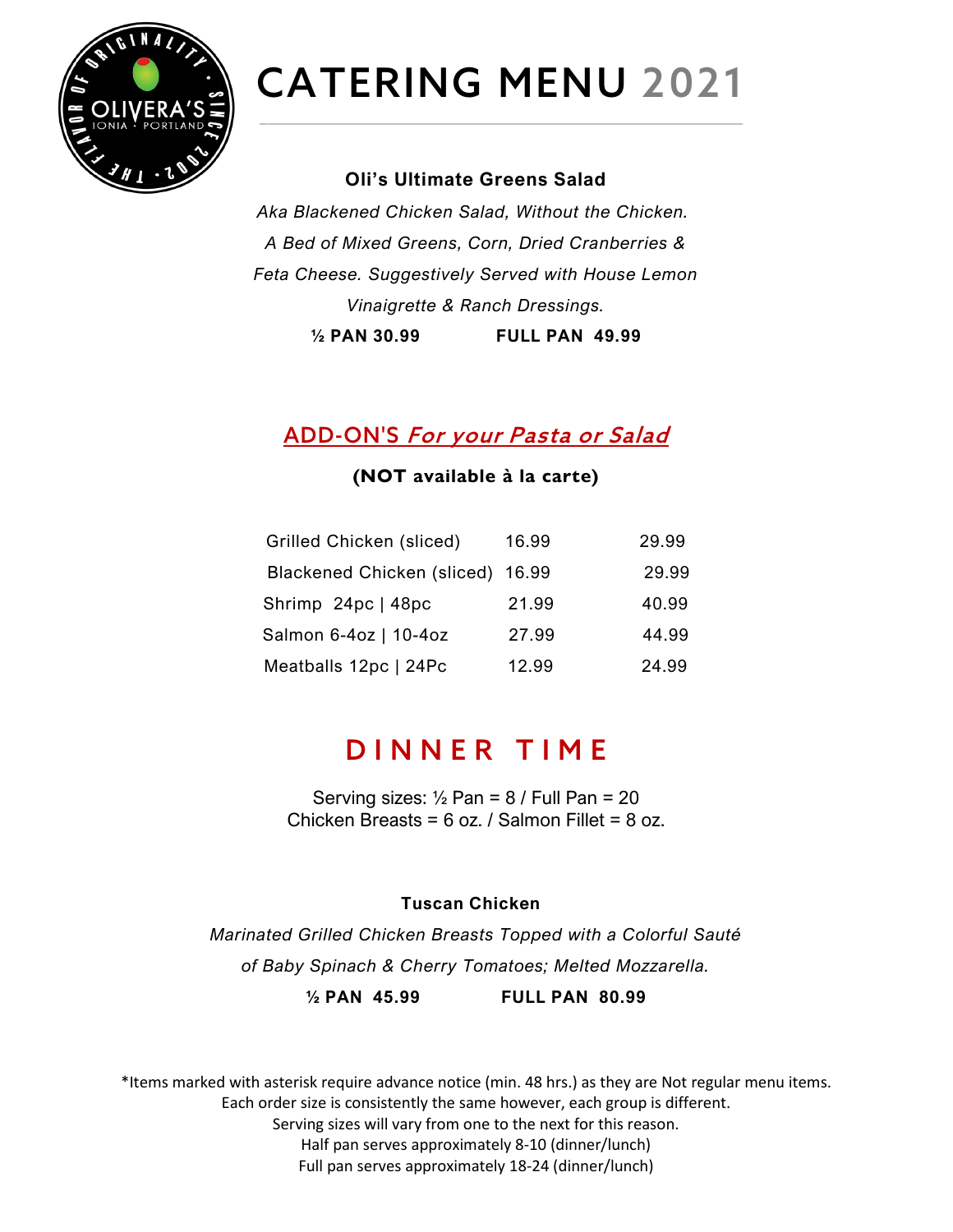

#### **Chicken Marsala**

*Hand Pounded, Marinated Chicken Breasts, Coated in Flour & Sautéed. Smothered with Our Mushroom- Marsala Wine Sauce.* **½ PAN 45.99 FULL PAN 84.99**

**Chicken Parmigiana** 

*Hand Pounded, Marinated Chicken Breasts, Breaded & Lightly Fried; Smothered in Zesty Tomato Sauce (Or Meat Sauce); Baked with Mozzarella.* **½ PAN 45.99 FULL PAN 84.99**

**Monterey Chicken**

*Marinated Grilled Chicken Breasts Topped with Sautéed Mushrooms, Onions & Melted Mozzarella.*

**½ PAN 45.99 FULL PAN 80.99**

**Sicilian Grilled Chicken**

*Fresh, Hand-Trimmed Chicken Breasts, Marinated In EVOO, Garlic, Parsley, Salt & Pepper; Grilled.*

**½ PAN 32.99 FULL PAN 64.99**

**Bourbon Glazed Salmon**

*Hand-cut Chilean Salmon Fillet (always fresh, never frozen) Grilled & Glazed with our Bourbon BBQ Sauce.*

**½ PAN 75.99 FULL PAN 145.99**

### **BBQ Ribs & Chicken**

*Grilled to Perfection; Brushed with Sweet Baby Ray's BBQ. (1/3 rack & 1 chicken breast pp.)*

**½ PAN 95.99 (for 10) FULL PAN 190.99 (for 20)**